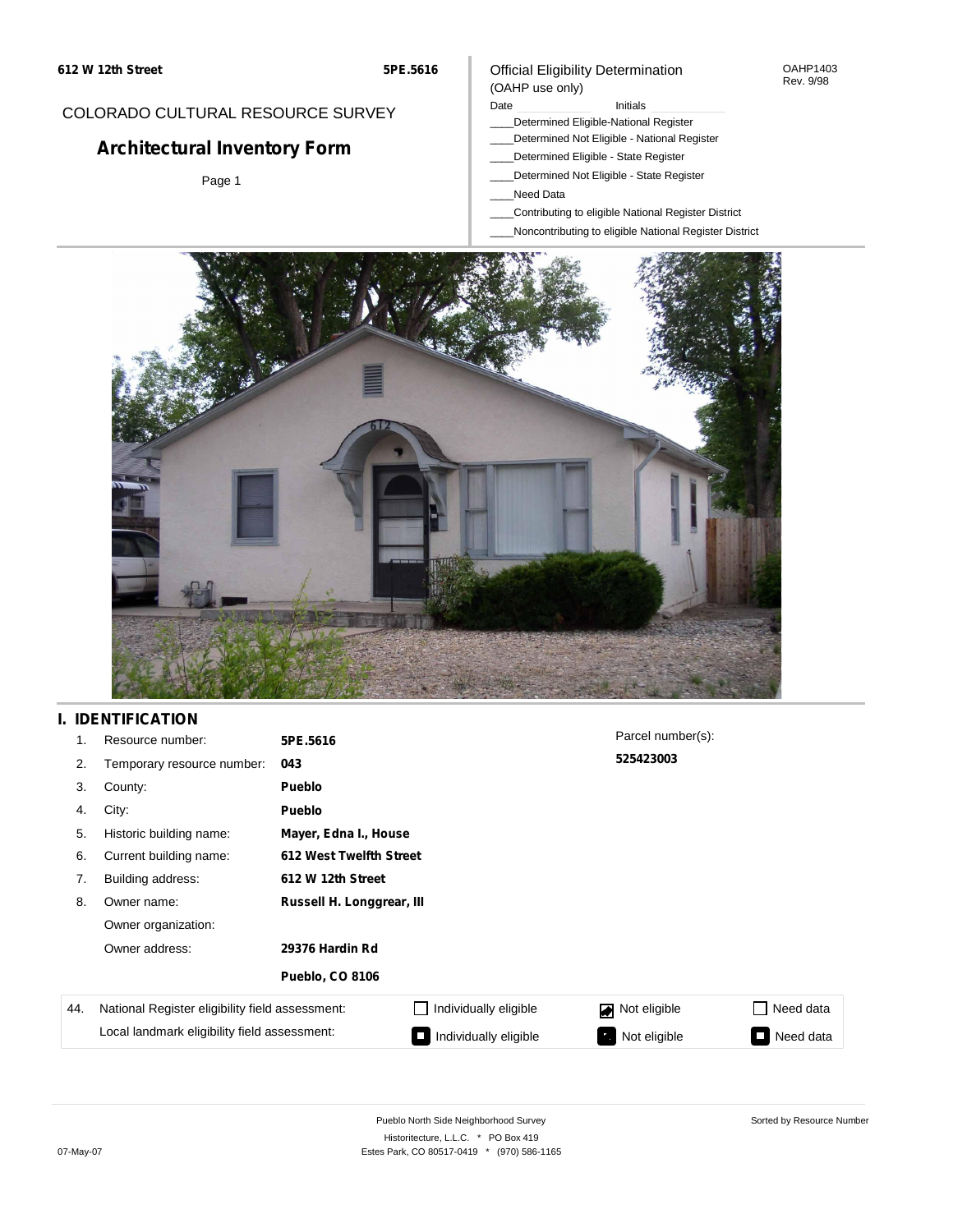Page 2

### **II. GEOGRAPHIC INFORMATION**

| 9.  | P.M.       |     | 6th                 |    |           | Township:              |                         | <b>20S</b>                  |    |    |           | Range:            | 65W |         |
|-----|------------|-----|---------------------|----|-----------|------------------------|-------------------------|-----------------------------|----|----|-----------|-------------------|-----|---------|
|     |            | NE. | 1/4                 | of | <b>SW</b> | 1/4                    | of NW                   | 1/4                         | of | SE | 1/4       | of Section        |     | 25      |
| 10. |            |     | UTM reference zone: |    | 13        |                        |                         |                             |    |    |           |                   |     |         |
|     | Easting:   |     |                     |    |           | 533683                 |                         |                             |    |    | Northing: |                   |     | 4236506 |
| 11. |            |     | USGS quad name:     |    |           |                        | <b>Northeast Pueblo</b> |                             |    |    | Scale:    |                   |     | 7.5     |
|     | Year:      |     |                     |    |           | 1974)                  |                         | 1961 (Photorevised 1970 and |    |    |           |                   |     |         |
| 12. | $Lot(s)$ : |     |                     |    |           | Lot 4; Block 43        |                         |                             |    |    |           |                   |     |         |
|     | Addition:  |     |                     |    |           | <b>County Addition</b> |                         |                             |    |    |           | Year of addition: |     | 1869    |

13. Boundary description and justification:

The parcel, as described above, contains but does not exceed the land historically associated with this property.

Metes and bounds exist:

П

### **III. ARCHITECTURAL DESCRIPTION**

| 14. | Building plan (footprint, shape):<br>Other building plan descriptions: | <b>Rectangular Plan</b>              |                       |
|-----|------------------------------------------------------------------------|--------------------------------------|-----------------------|
| 15. | Dimensions in feet (length x width):                                   | 756 square feet                      |                       |
| 16. | Number of stories:                                                     | 1                                    |                       |
| 17. | Primary external wall material(s):                                     | <b>Stucco</b>                        | Other wall materials: |
| 18. | Roof configuration:<br>Other roof configurations:                      | <b>Gabled Roof/Front Gabled Roof</b> |                       |
| 19. | Primary external roof material:                                        | <b>Asphalt Roof/Composition Roof</b> |                       |
|     | Other roof materials:                                                  |                                      |                       |
| 20. | Special features:                                                      | Fence                                |                       |
|     |                                                                        | Chimney                              |                       |

#### 21. General architectural description:

Oriented to the north, this house rests on a concrete foundation. Cream-painted stucco covers the exterior walls. Windows are **1-over-1-light, double-hung sash, with sage-green-painted wood frames, screens, and surrounds. A tripartite picture window** opens in the west side of the front (north) facade. It consists of a central, single-light fixed frame and flanking 1-over-1-light sash windows. The principal doorway opens west of center in the facade. It hosts a white, four-panel metal door, with fanlight. Protecting this door is a brown, aluminum-frame storm door. A single-step concrete stoop approaches the door from the north and the east. A black, wrought-iron railing flanks the west side of the stoop. Above the stoop is a barrel-roofed hood, on scrolled brackets. Another doorway opens west of center in the rear (south) elevation. It hosts a single-light, sage-greenpainted, wood slab door, opening behind a brown, aluminum-frame storm door. A two-step concrete stoop approaches the doorway. Brown, asphalt shingles cover the front-gabled roof, and sage-green-painted, wood fascia and soffit box the eaves. A **red-brick chimney protrudes from the roof's east-facing slope.**

22. Architectural style:

**Modern Movements/Minimal Traditional**

Other architectural styles:

Building type:

23. Landscape or special setting features: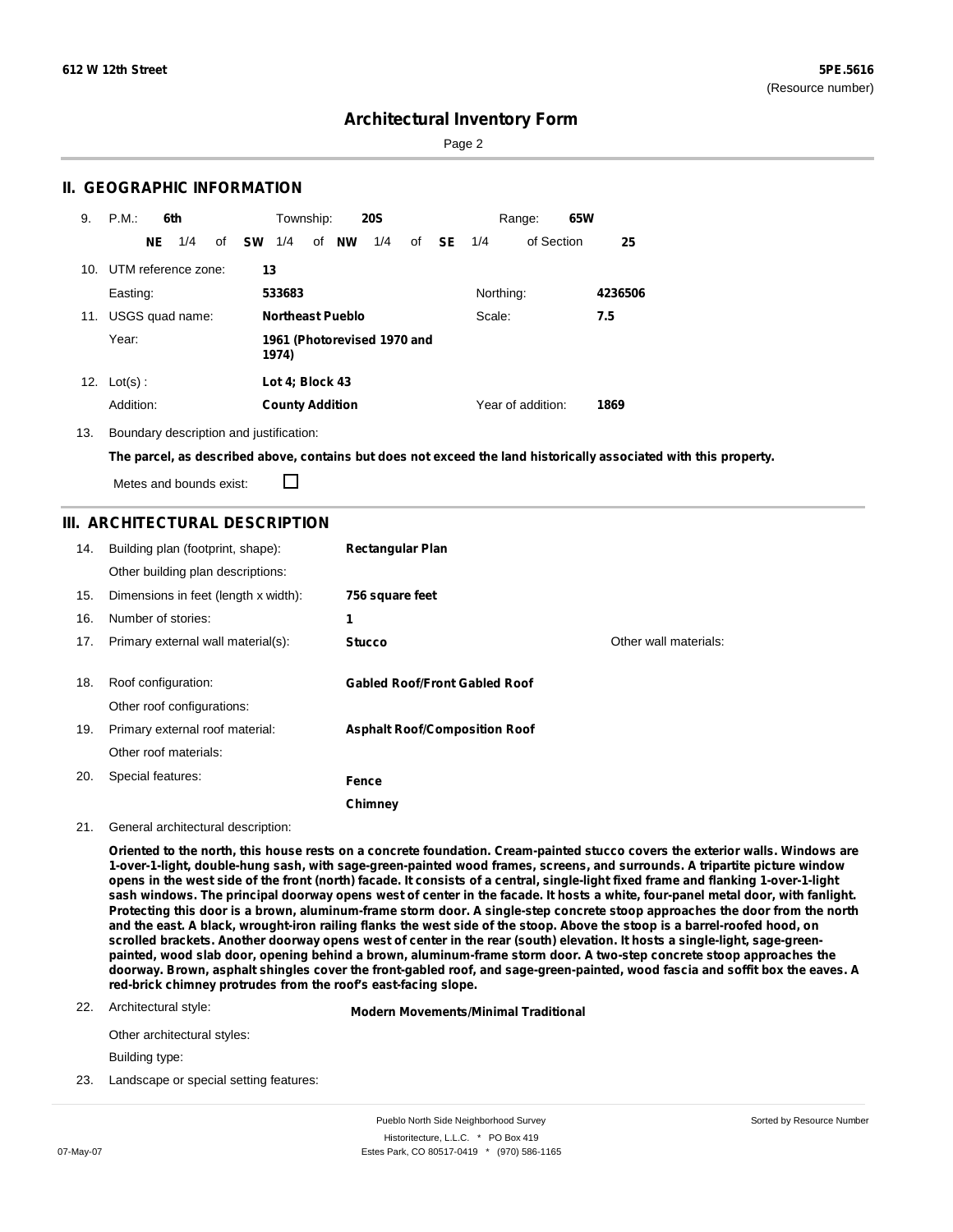Page 3

This property is located on terrain sloping downward from north to south, with an elevation of around 4,700 feet above mean sea level. The neighborhood features modest, one- and two-story houses. This property is located on the south side of West 12th Street, an east-west-oriented thoroughfare. It is situated between 610 West 12th Street, to the east, and 616 West 12th Street to the west. A concrete driveway along the east edge of the property connects the street to a parking area off the northeast corner of house. A gravel-covered strip separates the sidewalk from the street. Gravel also covers the front yard. A **combination of wood privacy and chain-link fences surrounds the backyard.**

- 24. Associated buildings, features or objects:
	- 1 : Type: **Shed** Describe: A shed is located on the east edge of the property, off the southeast corner of the house. **Oriented to the west, this shed lacks a formal foundation. Cream-painted sheets of particleboard clad the exterior walls. Covering the seams and corners are blue-painted 1-by-4s. Opening in the center of the front (west) elevation is a white-painted wood slab door. A 1 beside-1-light, sliding-sash widow appears in the center of the south elevation. Brown asphalt shingles cover the front-gabled roof, and the rafter ends are exposed.**

### **IV. ARCHITECTURAL HISTORY**

| 25. | Date of Construction:  | Estimate:                        | Actual: | 1951                                                                                          |
|-----|------------------------|----------------------------------|---------|-----------------------------------------------------------------------------------------------|
|     | Source of Information: |                                  |         | Pueblo County Office of Tax Assessor. Property information card [internet].                   |
| 26. | Architect:             | unknown                          |         |                                                                                               |
|     | Source of information: |                                  |         |                                                                                               |
| 27. | Builder:               | unknown                          |         |                                                                                               |
|     | Source of information: |                                  |         |                                                                                               |
| 28. | Original Owner:        | Edna I. Mayer                    |         |                                                                                               |
|     | Source of information: | Co. consulted 1886 through 2003. |         | Pueblo City Directory. Pueblo, Co.; Salt Lake City; Kansas City, Mo.; and others: R.L. Polk & |
| 29. | Construction history:  |                                  |         |                                                                                               |

According to Pueblo County tax records and other sources, this building was constructed in 1951. An analysis of the form,

style, and materials corroborates this date. It was one of a series of 4 ranch-type houses constructed at about the same time. The other properties are 610, 616, and 618 West 12th Street (5PE.5615, 5PE.5618, and 5PE.5619). There have been no notable **modifications to this house since its construction.**

- 30. Location: **original** Date of move(s):
- 

### **V. HISTORICAL ASSOCIATIONS**

|     | 31. Original use(s): | <b>Single Dwelling</b> |
|-----|----------------------|------------------------|
| 32. | Intermediate use(s): | <b>Single Dwelling</b> |

- 33. Current use(s): **Single Dwelling**
- **Residence** Site type(s): 34.
- Historical background: 35.

The first owner and resident of this house, constructed in 1951, was Edna I. Mayer. She was a lifetime resident of Pueblo, teaching in the city's public schools. She had three children: Rudolph A. Mayer, Louise Cox, and Dorothy Phillips. Edna Mayer **resided at this address until her death on November 16, 1971.**

Dennis Morgan acquired the property in 1975. He sold it in 1993 to Rhonda L. Carlson. Russell H. Longgrear, Ill, the current **owner, purchased the property in 2002. He operates it as a rental unit.**

Sources of information: 36.

**Pueblo County Office of Tax Assessor. Property information card [internet].**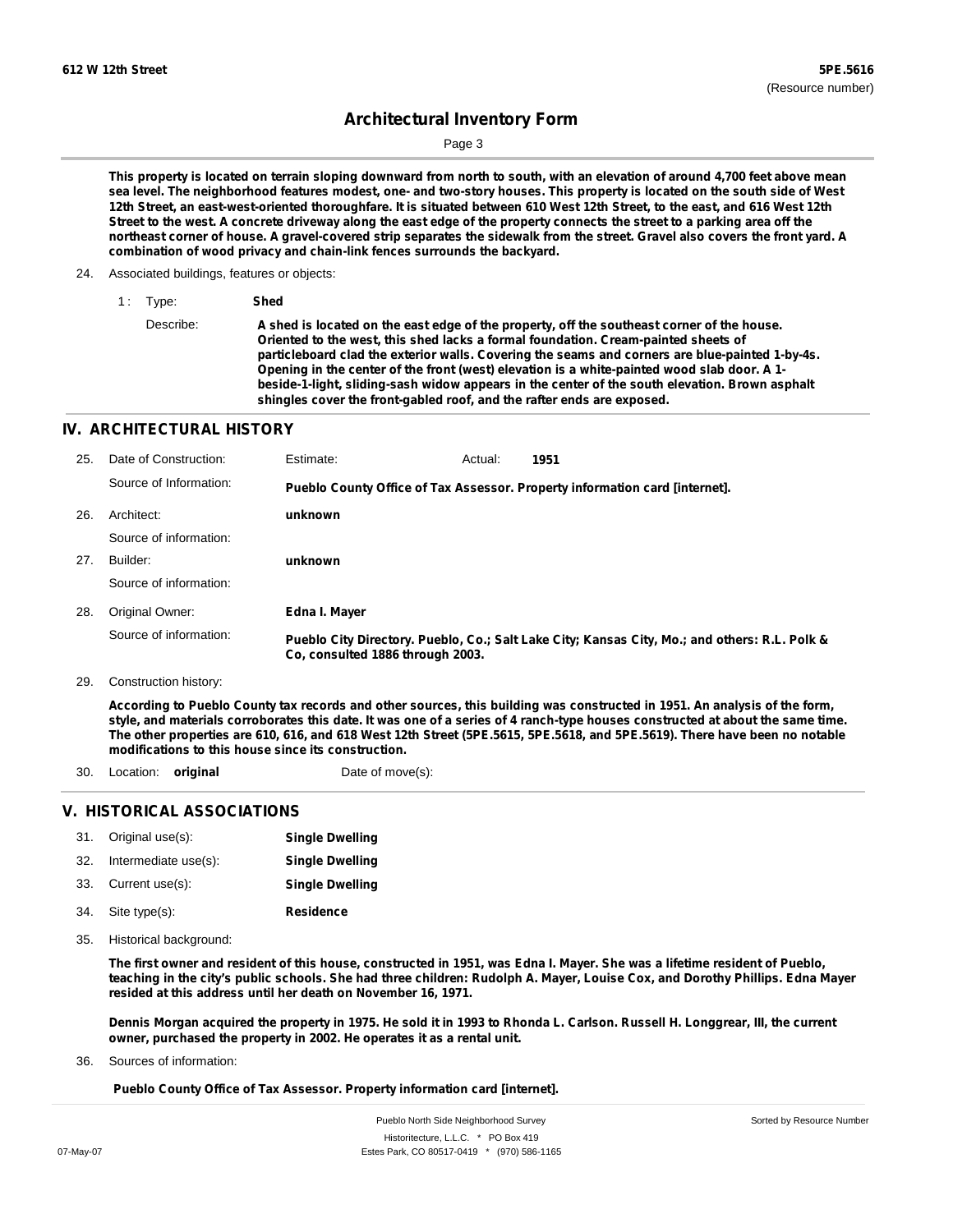Page 4

**Pueblo City Directory. Pueblo, Co.; Salt Lake City; Kansas City, Mo.; and others: R.L. Polk & Co, consulted 1886 through 2003.**

**"Mayer (Edna I.)" [obituary]. Pueblo Chieftain, 17 November 1971, p. 13B.**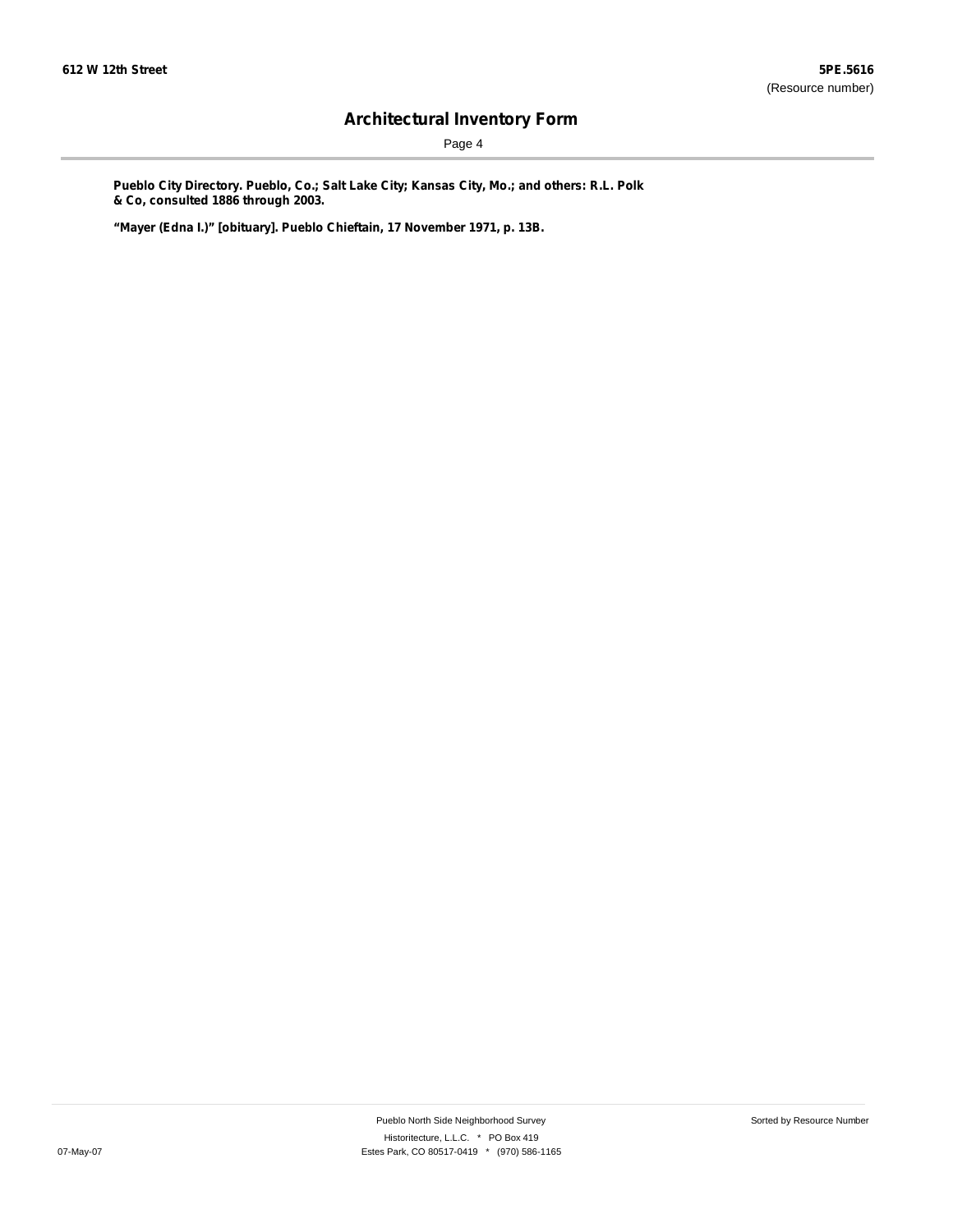۰

Sorted by Resource Number

# **Architectural Inventory Form**

Page 5

|     | <b>VI. SIGNIFICANCE</b>                                                                                                                                                                                                                                                                                                                                                                                                                  |  |  |  |  |  |  |  |
|-----|------------------------------------------------------------------------------------------------------------------------------------------------------------------------------------------------------------------------------------------------------------------------------------------------------------------------------------------------------------------------------------------------------------------------------------------|--|--|--|--|--|--|--|
| 37. | Local landmark designation:<br>Yes $\Box$<br>No.                                                                                                                                                                                                                                                                                                                                                                                         |  |  |  |  |  |  |  |
|     | Designation authority:                                                                                                                                                                                                                                                                                                                                                                                                                   |  |  |  |  |  |  |  |
|     | Date of designation:                                                                                                                                                                                                                                                                                                                                                                                                                     |  |  |  |  |  |  |  |
| 38. | Applicable National Register criteria:                                                                                                                                                                                                                                                                                                                                                                                                   |  |  |  |  |  |  |  |
|     | A. Associated with events that have made a significant contribution to the broad pattern of our history.<br>B. Associated with the lives of persons significant in our past.<br>$\blacksquare$<br>C. Embodies the distinctive characteristics of a type, period, or method of construction, or represents the work<br>◙<br>of a master, or that possess high artistic values, or represents a significant and distinguished entity whose |  |  |  |  |  |  |  |
|     | components may lack individual distinction.                                                                                                                                                                                                                                                                                                                                                                                              |  |  |  |  |  |  |  |
|     | D. Has yielded, or may be likely to yield, information important in history or prehistory.                                                                                                                                                                                                                                                                                                                                               |  |  |  |  |  |  |  |
|     | Qualifies under Criteria Considerations A through G (see manual).<br>Does not meet any of the above National Register criteria.                                                                                                                                                                                                                                                                                                          |  |  |  |  |  |  |  |
|     |                                                                                                                                                                                                                                                                                                                                                                                                                                          |  |  |  |  |  |  |  |
|     | <b>Pueblo Standards for Designation:</b>                                                                                                                                                                                                                                                                                                                                                                                                 |  |  |  |  |  |  |  |
|     | 1a. History<br>Have direct association with the historical development of the city, state, or nation; or<br>$\mathbf{r}_1$                                                                                                                                                                                                                                                                                                               |  |  |  |  |  |  |  |
|     | <u>1b. History</u><br>Be the site of a significant historic event; or<br>$\mathcal{L}_{\mathcal{A}}$                                                                                                                                                                                                                                                                                                                                     |  |  |  |  |  |  |  |
|     | 1c. History<br>Have direct and substantial association with a person or group of persons who had influence on society.<br>$\blacksquare$                                                                                                                                                                                                                                                                                                 |  |  |  |  |  |  |  |
|     | 2a. Architecture                                                                                                                                                                                                                                                                                                                                                                                                                         |  |  |  |  |  |  |  |
|     | Embody distinguishing characteristics of an architectural style or type; or<br>$\Box$                                                                                                                                                                                                                                                                                                                                                    |  |  |  |  |  |  |  |
|     | 2b. Architecture                                                                                                                                                                                                                                                                                                                                                                                                                         |  |  |  |  |  |  |  |
|     | Be a significant example of the work of a recognized architect or master builder, or<br>$\mathcal{L}_{\mathcal{A}}$                                                                                                                                                                                                                                                                                                                      |  |  |  |  |  |  |  |
|     | 2c. Architecture                                                                                                                                                                                                                                                                                                                                                                                                                         |  |  |  |  |  |  |  |
|     | Contain elements of architectural design, engineering, materials, craftsmanship, or artistic merit which represent a<br>$\mathcal{L}_{\mathcal{A}}$<br>significant or influential innovation;                                                                                                                                                                                                                                            |  |  |  |  |  |  |  |
|     | 2d. Architecture                                                                                                                                                                                                                                                                                                                                                                                                                         |  |  |  |  |  |  |  |
|     | Portray the environment of a group of people or physical development of an area of the city in an era of history<br>$\overline{\phantom{a}}$<br>characterized by a distinctive architectural style.                                                                                                                                                                                                                                      |  |  |  |  |  |  |  |
|     | 3a. Geography                                                                                                                                                                                                                                                                                                                                                                                                                            |  |  |  |  |  |  |  |
|     | Have a prominent location or be an established, familiar, and orienting visual feature of the contemporary city, or<br>П                                                                                                                                                                                                                                                                                                                 |  |  |  |  |  |  |  |
|     | 3b. Geography<br>Promote understanding and appreciation of Pueblo's environment by means of distinctive physical characteristics<br>or rarity; or                                                                                                                                                                                                                                                                                        |  |  |  |  |  |  |  |
|     | 3c. Geography<br>Make a special contribution to Pueblo's distinctive character.<br>$\Box$                                                                                                                                                                                                                                                                                                                                                |  |  |  |  |  |  |  |
|     | <b>Not Applicable</b>                                                                                                                                                                                                                                                                                                                                                                                                                    |  |  |  |  |  |  |  |
|     | Does not meet any of the above Pueblo landmark criteria.<br>$\blacksquare$                                                                                                                                                                                                                                                                                                                                                               |  |  |  |  |  |  |  |
| 39. | Area(s) of Significance:<br><b>Architecture</b>                                                                                                                                                                                                                                                                                                                                                                                          |  |  |  |  |  |  |  |
| 40. | Period of Significance:<br>1951                                                                                                                                                                                                                                                                                                                                                                                                          |  |  |  |  |  |  |  |
| 41. | National:<br>Level of significance:<br>State<br>Local<br>$\Box$                                                                                                                                                                                                                                                                                                                                                                          |  |  |  |  |  |  |  |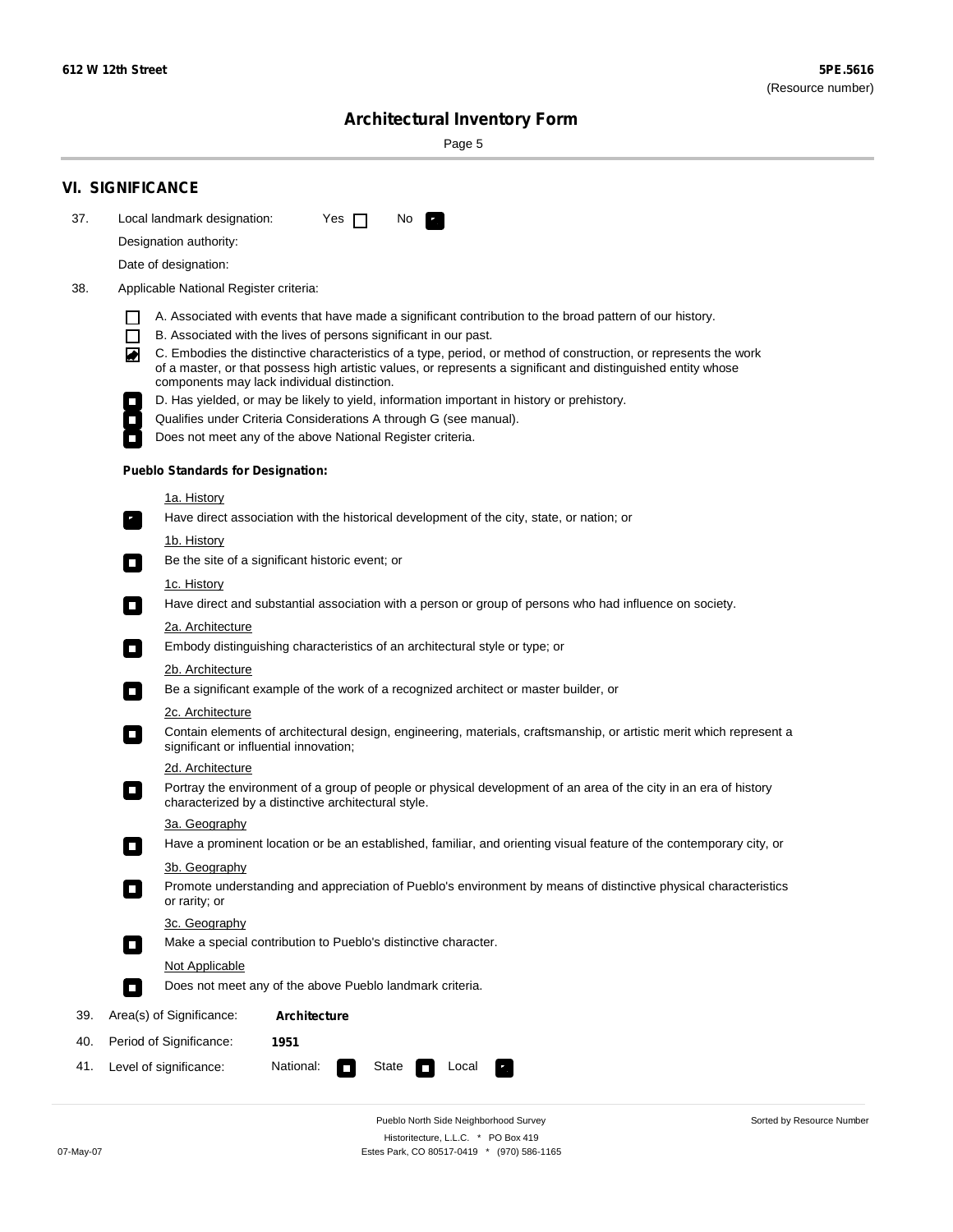Page 6

#### 42. Statement of significance:

This property is historically significant under Pueblo Local Landmark criterion 1A for its association with the final period in the development of Pueblo's North Side Neighborhood, representing post-World War II construction on the remaining vacant lots. The house is architecturally significant under National Register criterion C (Pueblo Local Landmark criterion 2A) as an example of the Minimal Traditional style. However, the levels of architectural and historical significance, combined with physical integrity, are not to the extent that this property would qualify for individual listing in the National Register of Historic Places, the Colorado State Register of Historic Properties, or as a City of Pueblo Landmark. Nonetheless, it is a **contributing resource within any potential historic district.**

43. Assessment of historic physical integrity related to significance:

Constructed in 1951, this house exhibits a high level of physical integrity relative to the seven aspects of integrity as defined by the National Park Service and the Colorado Historical Society: location, setting, design, materials, workmanship, feeling, and association. It has not been significantly altered since its construction. This building retains sufficient physical integrity **to convey its significance.**

### **VII. NATIONAL REGISTER ELIGIBILITY ASSESSMENT**

| 44. |                                                                                                                   | National Register eligibility field assessment: |                    |  |  | $\Box$ Individually eligible | Not eligible | $\Box$ Need data |
|-----|-------------------------------------------------------------------------------------------------------------------|-------------------------------------------------|--------------------|--|--|------------------------------|--------------|------------------|
|     |                                                                                                                   | Local landmark eligibility field assessment:    |                    |  |  | $\Box$ Individually eligible | Not eligible | $\Box$ Need data |
| 45. |                                                                                                                   | Is there National Register district potential?  | Yes $\blacksquare$ |  |  | $No$ $\blacksquare$          |              |                  |
|     | Pueblo's North Side Neighborhood represents the evolution of the city's professional middle and upper<br>Discuss: |                                                 |                    |  |  |                              |              |                  |

**classes. Its diversity of architectural styles and forms directly represents the city's changing economic and cultural climates. As well, the neighborhood is distinctive because it appears to have evolved independently of the area's dominant industry, steel manufacturing.**

> Yes Yes

m

No **Ex** 

 $\Box$  No  $\Box$  N/A  $\Box$ 

 $N/A$ 

If there is National Register district potential, is this building contributing:

If the building is in existing National Register district, is it contributing: 46.

### **VIII. RECORDING INFORMATION**

| 47. | Photograph numbers): | <b>CD-ROM Photo Disc: North Side Photos</b><br>File Name(s): 12thstw612                                                       |
|-----|----------------------|-------------------------------------------------------------------------------------------------------------------------------|
|     | Negatives filed at:  | <b>Special Collections</b><br><b>Robert Hoag Rawlings Public Library</b><br>100 East Abriendo Avenue<br>Pueblo, CO 81004-4290 |
| 48. | Report title:        | <b>Pueblo North Side Neighborhood Survey</b>                                                                                  |
| 49. | $Date(s)$ :          | 06/20/05                                                                                                                      |
| 50. | Recorder(s):         | <b>Adam Thomas</b>                                                                                                            |
| 51. | Organization:        | Historitecture, L.L.C.                                                                                                        |
| 52. | Address:             | <b>PO Box 419</b>                                                                                                             |
|     |                      | Estes Park, CO 80517-0419                                                                                                     |
| 53. | Phone number(s):     | (970) 586-1165                                                                                                                |
|     |                      |                                                                                                                               |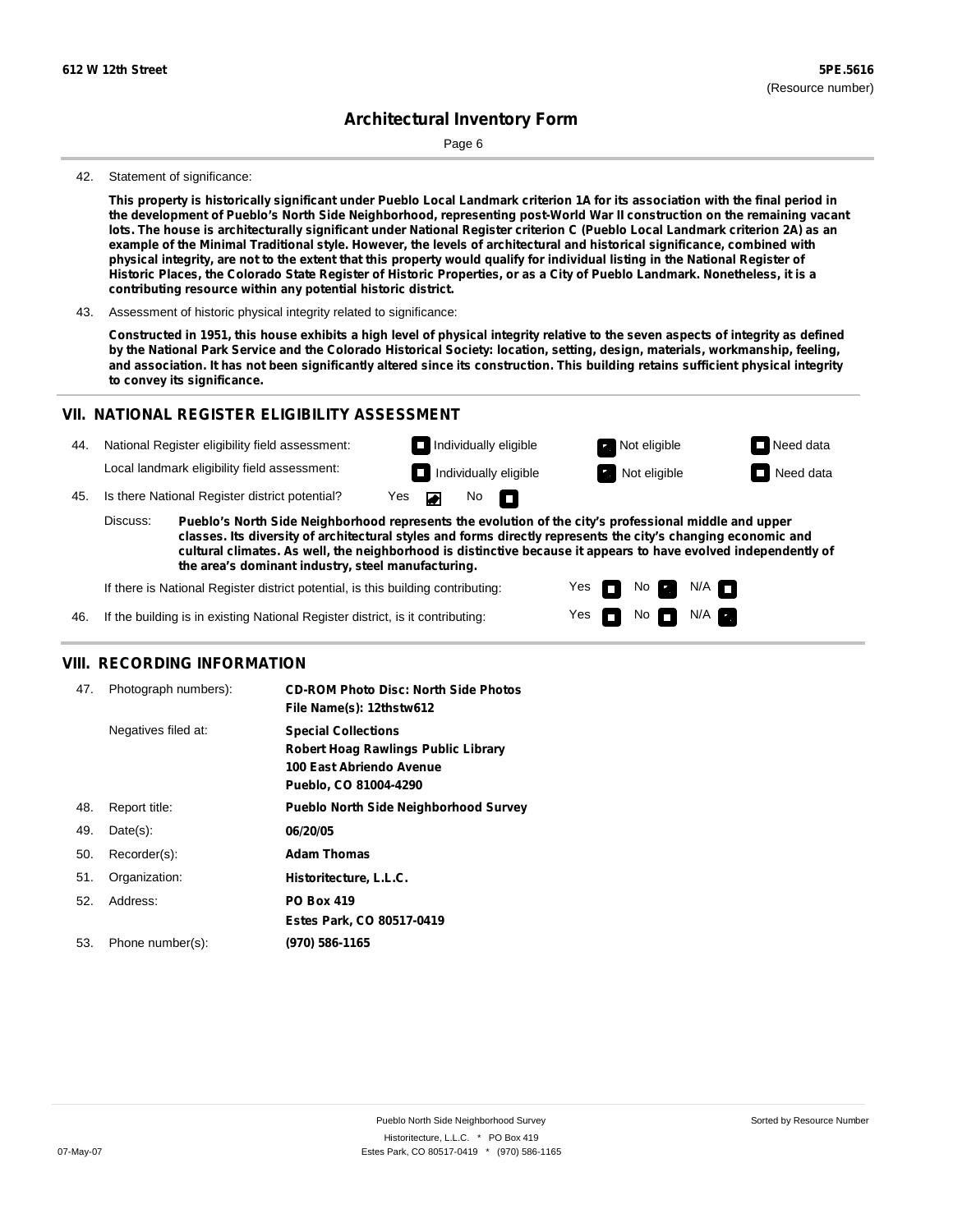Page 7